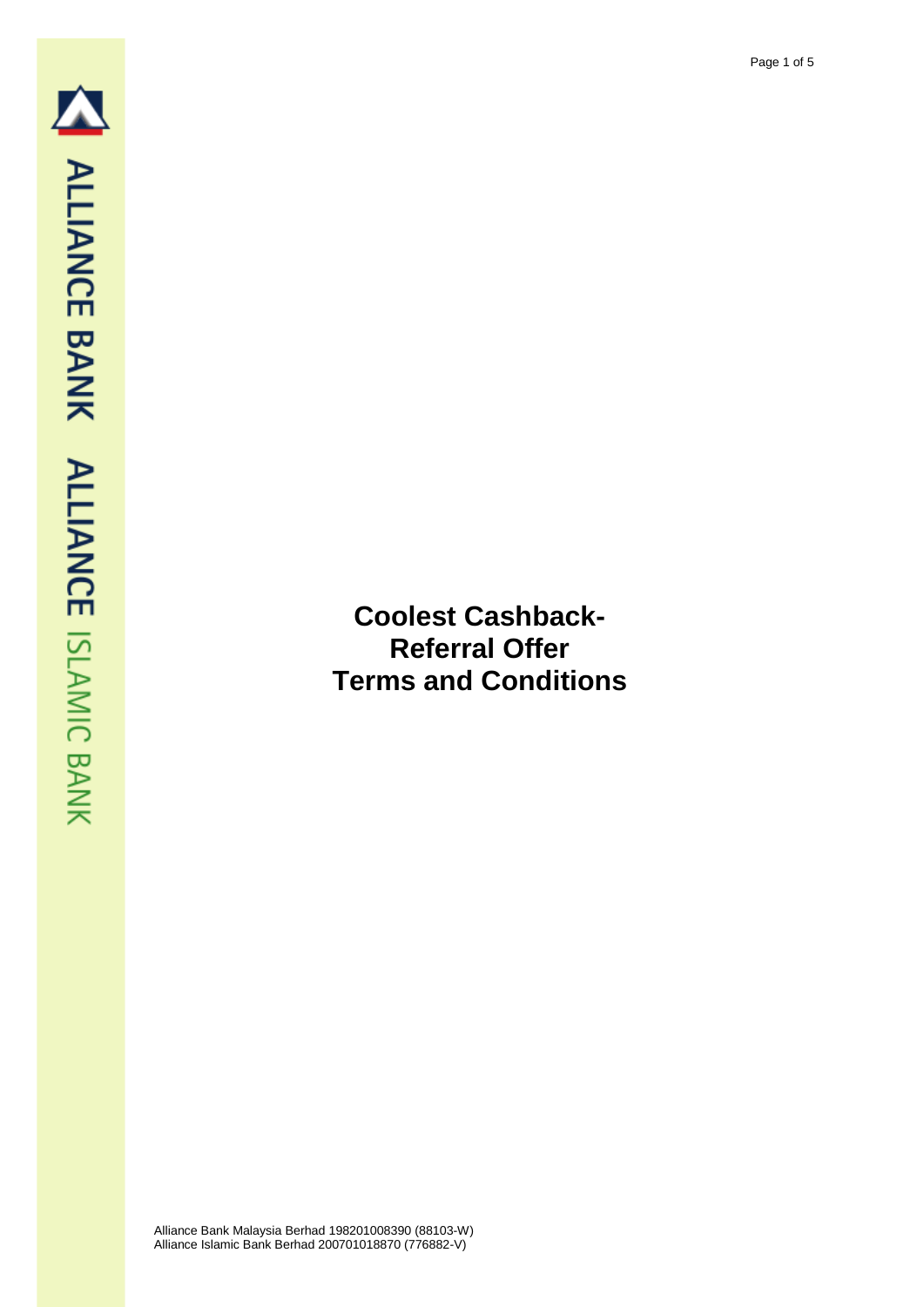- 1. The "Coolest Cashback- Referral Offer ("Campaign") is organised by Alliance Bank Malaysia Berhad and Alliance Islamic Bank Berhad ("Bank") shall run from **1 February 2022 to 30 June 2022**; inclusive of both dates, unless as stated otherwise ("Campaign Period").
- 2. By participating in this Campaign, the Eligible Referrer (as defined hereunder) shall have thoroughly read and fully understood all the Terms and Conditions herein and fully agree to be bound by and accept all Terms and Conditions.
- 3. The Bank reserves the right at any time to change the duration and/or the commencement and/or expiry dates of the Campaign Period with prior notice via the bank's official website.
- 4. New Customers and Existing Customers who meet the conditions as set out hereinafter be collectively referred to as "Eligible Referrer". Notwithstanding the abovementioned, the following individuals are NOT eligible to participate in this Campaign:
	- a. Customers whose account(s) with the Bank are dormant or inactive or who have breached any agreements with the Bank; or
	- b. Customers whose account(s) with the Bank are, as per the bank's internal policies, unsatisfactorily conducted; or
	- c. Any other persons as determined by the Bank to exclude according to its internal policy (ies); or
	- d. Individuals who are financially insolvent or who have been adjudicated a bankrupt; or
	- e. non-individual entities including but not limited to sole-proprietorships, partnerships, charitable/non-profit organizations/societies, corporate and commercial customers, public listed and private limited companies, clubs, associations and co-operatives.
- 5. To be entitled for this Campaign, the Eligible Referrer must ensure that the following conditions are fulfilled by the potential customer ("Eligible Referee"):
	- (i) The Eligible Referrer shall introduce or refer an Eligible Referee(s) to open for an Alliance SavePlus Account/-i ("Eligible Account") by completing the online referral form at [https://www.alliancebank.com.my/promotions/banking/saveplus/coolest-cashback](https://www.alliancebank.com.my/promotions/banking/saveplus/coolest-cashback-campaign.aspx)[campaign.aspx](https://www.alliancebank.com.my/promotions/banking/saveplus/coolest-cashback-campaign.aspx) within the Campaign Period. The Referral form need to be submitted before the Eligible Referee start the account opening journey.
	- (ii) It is the Eligible Referrer's responsibility to ensure that the information (Name as per IC, NRIC, Mobile Number) submitted in the online referral form are correct. Failure to do so will result in an invalid referral and no Cashback will be rewarded.
	- (iii) The Eligible Referral will be tagged to the Eligible Referrer and be rewarded only if the Eligible Referee successfully opened an Eligible Account by **15 July 2022** under the same mobile number as submitted by Eligible Referrer in the Referral form. The Eligible Account need to be activated with minimum deposit of RM50 and keep until the account opening month end.
	- (iv) The Eligible Referee must be New to Bank customer or existing customer without Current/ Savings Account/-i ("CASA/-i") including SaveLink Account, Share Trading and Share Margin Financing ("SMF") Accounts with the Bank only.
	- (v) The Eligible Referee is required to open an Eligible Account under his/her own name as primary account holder.
	- (vi) Eligible Referrer must be a primary account holder who hold a valid and active CASA/-i with the Bank before refer the Eligible Referee to open an Eligible Account.
	- (vii) Eligible Referral shall be deemed as invalid Referral if the Eligible Referee has keyed in an Invitation Code to participate in another promotion within the Bank or a Payroll customer under Alliance@Work.
- 6. Eligible Referee that has fulfilled the above conditions is considered as one (1) successful referral ("Successful Referral") by the Eligible Referrer. There is no limitation on the number of Cashbacks an Eligible Referrer can earn.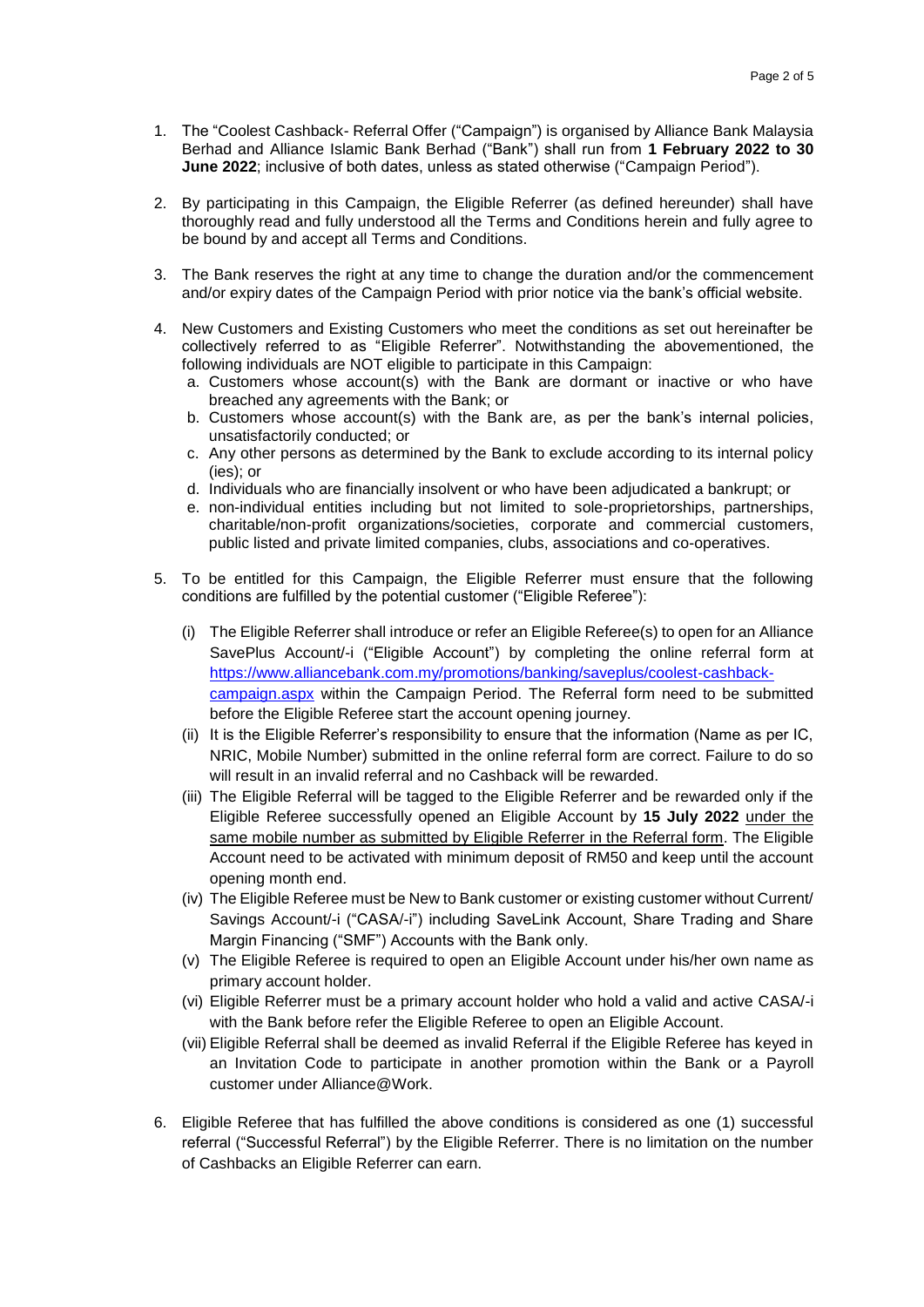7. The Successful Referral will be entitled for the following Cashback as set out in the table below:

| Criteria                   | <b>Cashback</b>               |
|----------------------------|-------------------------------|
| l Each successful referral | <b>RM38 Referral Cashback</b> |

- 8. The Eligible Referrer cannot refer themselves under this Campaign. Besides, if the Bank has received referral form which Eligible Referrer and Eligible Referee has referred each other, then the Bank will reward the Eligible Referrer who hold a valid Current or Savings Account with the Bank before submit for Referral.
- 9. Eligible Referrer are required to fill in the referral form at [https://www.alliancebank.com.my/promotions/banking/saveplus/coolest-cashback](https://www.alliancebank.com.my/promotions/banking/saveplus/coolest-cashback-campaign.aspx)[campaign.aspx](https://www.alliancebank.com.my/promotions/banking/saveplus/coolest-cashback-campaign.aspx) for each referral in order to be eligible to participate in this Campaign. Failing to do so the Eligible Referrer will be disqualified from receiving the Cashbacks. Eligible Referrer can submit up to 3 referrals at one time.
- 10. The Eligible Referrer need to submit the referral form on the same month of Eligible Referee open the Eligible Account. Any late submission will not be qualified for the Cashbacks.
- 11. If there are multiple submissions of the same Eligible Referee's details, the Eligible Referrer who first submitted the Referral Form to the Bank shall be entitled to receive the Cashback upon Successful Referral.
- 12. It is the Eligible Referral's responsibility to obtain consent from person(s) referred in this form and the person(s) has agreed to receive direct marketing communications on the Bank's product and services pertaining to this Campaign.
- 13. The Eligible Referrer's CASA/-i must be valid and active as determined by the Bank as per the bank's internal policies and must NOT be in breach of any of the Bank policies at all times. In the event if the Eligible Referral do not hold a valid and active CASA/-i, it's Eligible Referrer's responsibility to open a CASA/-i before the Eligible Referee complete the account opening. Failure to do so may result in an invalid referral and no Cashback will be rewarded.
- 14. The Bank's decision on the records of the form submission and application date will be final and conclusive.
- 15. The fulfillment of the Cashback will be effected within six (6) weeks after the account opening month.
- 16. The Bank shall not accept any responsibility for claims not credited within the fulfillment period due to no registration form submitted, incorrect or incomplete details provided. It is the Eligible Referrer's responsibility to ensure that correct details are provided for claims to be processed. The Bank will not be liable for any traffic congestion or internet inaccessibility.
- 17. The Bank reserves the right to disqualify any Eligible Referrer or forfeit the Cashback in circumstances where there is a fraudulent, unauthorized or reversal of transaction(s) or breach or potential breach of this Campaign Terms and Conditions at its discretion.
- 18. All decisions made by the Bank in respect of this Campaign shall be final and conclusive and no appeals, correspondences or protests shall be considered.
- 19. The Bank reserves the right at any time to add, delete, vary and/or amend the Terms and Conditions, wholly or in part, at its discretion with prior notice and the Eligible Referrer shall by virtue of their participation in this Campaign to have fully agreed and accepted the said additions, deletions, variations and/or amendments. For the updated version of the Terms and Conditions, please visit [www.alliancebank.com.my](http://www.alliancebank.com.my/) from time to time. In the event of any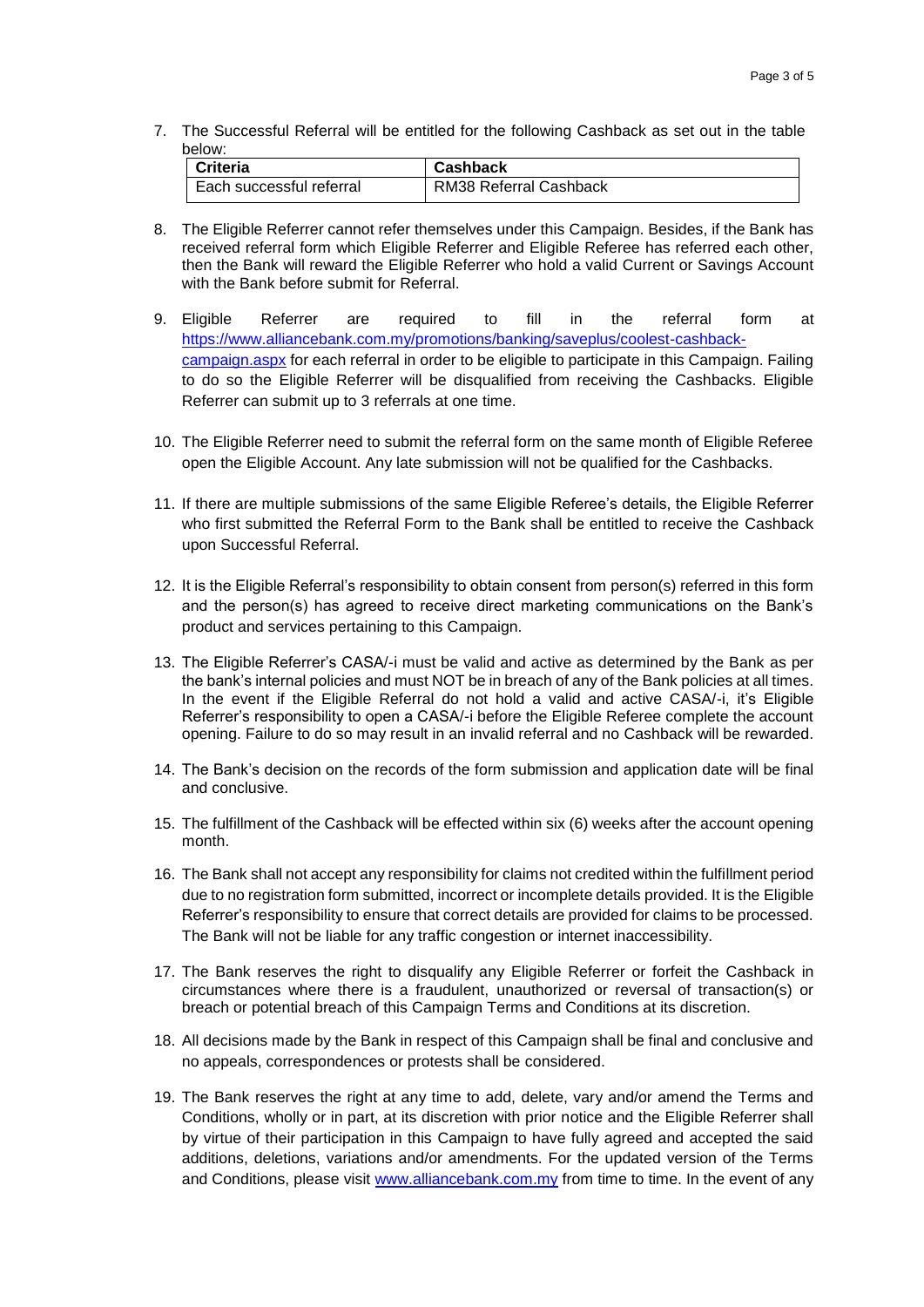inconsistency between the Terms and Conditions hereunder and the updated version(s), the latter shall prevail but only to the extent of such inconsistency thereof.

- 20. By participating in this Campaign, the Eligible Referrer shall have accepted and agreed to be bound by the Terms and Conditions herein including any amendments or variations to it with prior notice and accept the same in their entirety. This Campaign Terms and Conditions and the Bank's decision on all matters relating to this Campaign shall be final and binding on the Eligible Referrer and no correspondences and/or appeal in respect thereof shall be considered
- 21. This Campaign Terms and Conditions shall be supplemental to the existing Terms and Conditions governing the Eligible Referrer's CASA/-i maintained with the Bank ("the Existing Terms").
- 22. The Bank reserves the right to terminate the Campaign in circumstances where there is a fraudulent, unauthorised or reversal of transactions, with prior notice.
- 23. For any cancellation, termination, suspension or extension of the Campaign Period shall not entitle the Eligible Referrer to any claims or compensations against the Bank or for any and all losses or damages suffered or incurred by the Eligible Referrer as a direct or indirect result of the act of cancellation, termination, suspension or extension.
- 24. The Bank shall not be responsible nor shall accept any liabilities of nature arising or suffered by the Eligible Referrer resulting directly or indirectly from this Campaign.
- 25. The Eligible Referrer shall be personally responsible for all taxes, rates, government fees or any other charges that may be levied against them under applicable laws, if any, in relation to this Campaign.
- 26. The Campaign Terms and Conditions including the additions, deletions, variations and/or amendments as may be made in respect thereof from time to time shall be governed by and construed in accordance with the laws of Malaysia and the Eligible Referrer agree to submit to the jurisdiction of the Courts of Malaysia.
- 27. All the Terms and Conditions including the additions, deletions, variations and/or amendments as may be made in respect thereof from time to time shall be governed by and construed in accordance with the laws of Malaysia and unless as agreed otherwise by the Bank, the Eligible Customers hereby agree to submit to the exclusive jurisdiction of the competent courts of Malaysia.
- 28. Eligible Customer hereby give their unequivocal and irrevocable consent and authorise ABMB to use, publish and/ or display the names, any photographs taken, any videos recorded and/ or other information for advertising and/ or promotion limited to this campaign only, without any compensation to the Eligible Cardholders.
- 29. By participating in this Campaign, the Eligible Customer agree that they have read the Notice<br>and Choice Principle Statement available at the Bank's website and Choice Principle Statement available at the Bank's website [\(https://www.alliancebank.com.my/Alliance/media/Pdf/Personal%20Data%20Protection%20](https://www.alliancebank.com.my/Alliance/media/Pdf/Personal%20Data%20Protection%20Act%202010/NCP-for-website-ENG.pdf) [Act%202010/NCP-for-website-ENG.pdf\)](https://www.alliancebank.com.my/Alliance/media/Pdf/Personal%20Data%20Protection%20Act%202010/NCP-for-website-ENG.pdf) and hereby give their consent and authorise the Bank to disclose their particulars to any third party service provider engaged by the Bank for the purpose of this Campaign.
- 30. The Bank has instituted and maintains policies and procedures designed to prevent bribery and corruption by the Bank and its directors, officers, or employees; and to the best of the Bank's knowledge, neither the Bank nor any director, officer, or employee of the Bank has engaged in any activity or conduct which would violate any anti-bribery or anti-corruption law or regulation applicable to the Bank. The Bank has not, and covenants that it will not, in connection with the conduct of its business activities, promise, authorize, ratify or Cash Back to make, or take any act in furtherance of any payment, contribution, Cashback,